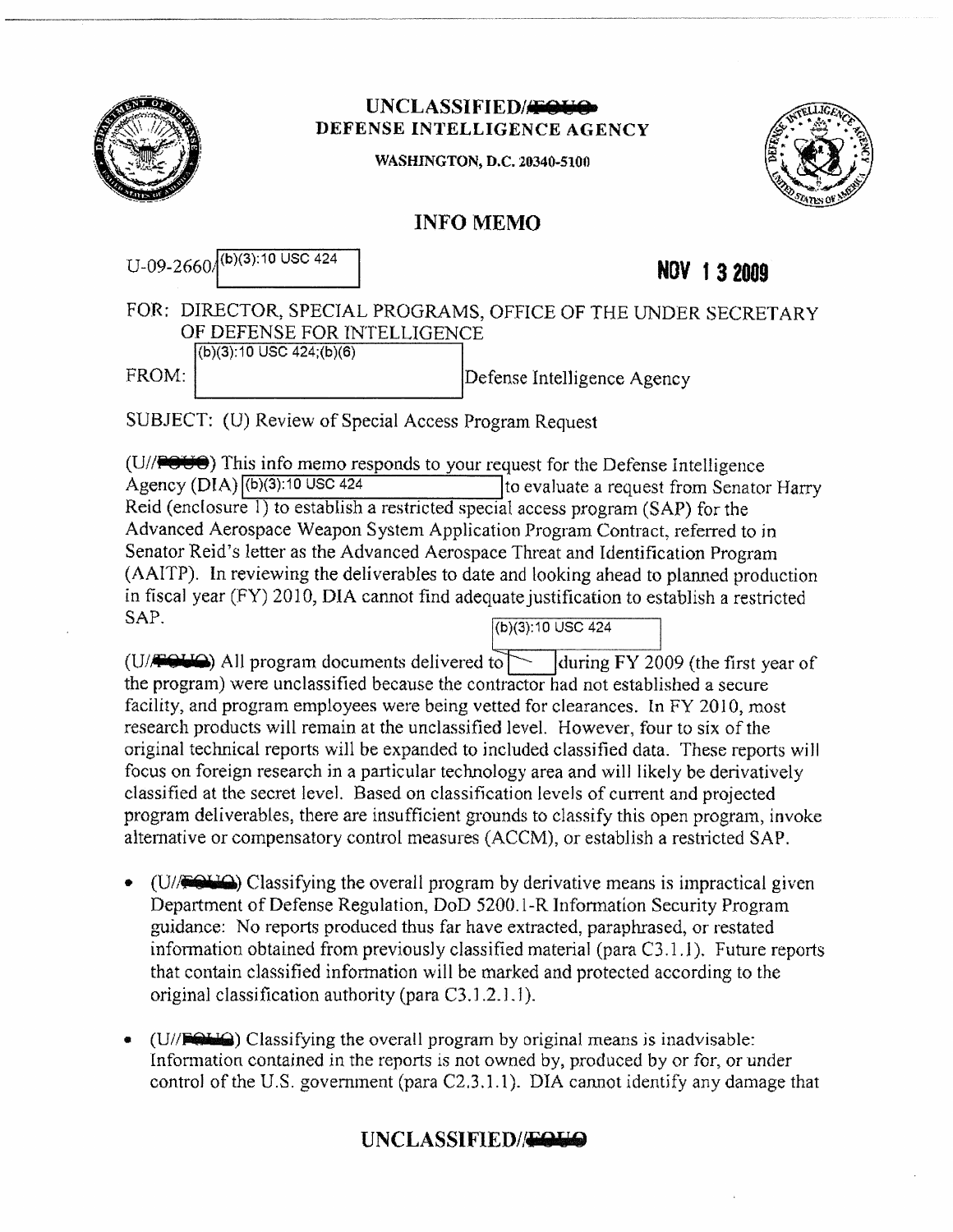## UNCLASSIFIED/<del>/2006</del>

could result from unauthorized disclosure (para C2.3.1.3) of publically available information. Although the information can looselybe tied to one of the eligibility criteria for classification (scientific, technological, or economic matters relating to the national security (para  $C(2.3.2.5)$ ), DIA is prohibited from classifying basic scientific tesearch, and its result, unless it clearly relates to national security (para C2.4.3.2). This requirement has not been met.

(U/ $\blacktriangleright$  (U/ $\blacktriangleright$ ) In the second paragraph of his letter, Senator Reid cites "the identification of several highly sensitive, unconventional aerospace-related findings" that will "require extraordinary protection." Although mostofthe unclassified reports discuss unconventional aerospace technologies, DIA is unaware of any report containing information sufficiently sensitive and vulnerable to require extra protection associated with either ACCM or a restricted SAP (paras  $C6.8.1.2$  and  $C8.1.1.3$ ). DIA assumes these statements are in reference to future phases of this program and highlight security and counterintelligence concerns that appear to be the main focus of Senator Reid's letter.

 $(U/\sqrt{2\pi U})$  Pursuant to a request from the Office of the Under Secretary of Defense for Intelligence, Special Programs staff,  $\overline{(b)(3):10 \cup SC\ 424;(b)(6)}$  contract officer for the Advanced Aerospace Weapon System Application Program Contract, has forwarded draft copies of technical reports from the first year, which will be published in the coming months. If you have questions about the contents of these reports, please contact  $[6]$   $(3)$ :10 USC 424; $(6)$  $(6)$ He will arrange to have  $(b)(3):10$  USC  $424$ ;  $(b)(6)$  $(b)(3):10$  USC  $424(b)(6)$ <br>review the reports with your staff.

(U) Prepared by:  $(6)(3):10$  USC 424;(b)(6)